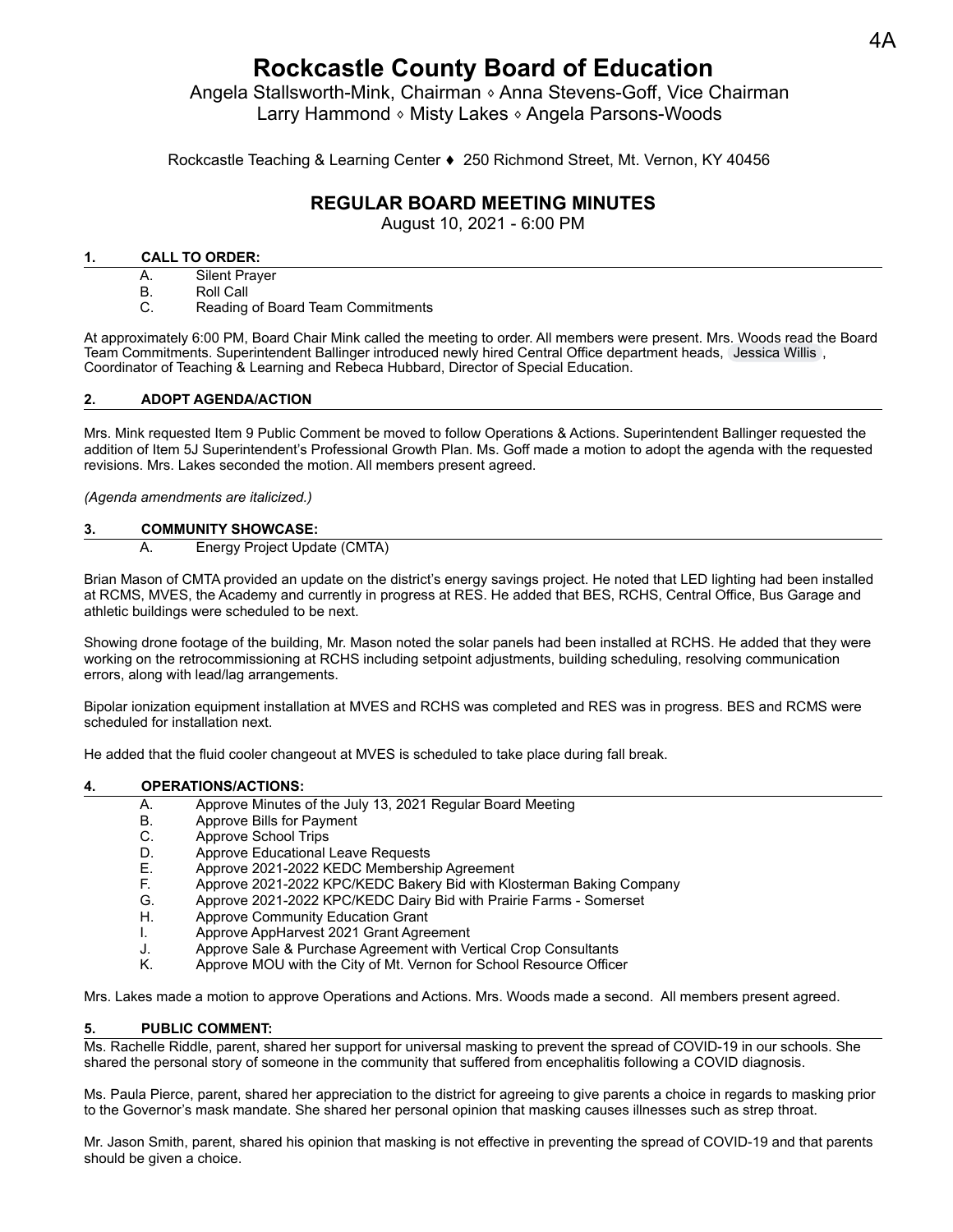#### **6. DISCUSSION/ACTION:**

#### *Tax Rate Discussion with Compass Financial*

A. Review/Approve to Move Forward with Tax Hearing & Advertising (Mrs. Ballinger)

Superintendent Ballinger presented information regarding the current state of the RCMS building structure. She noted that the building is over 50 years old and is rated the 33rd worst school building in the state of KY. Additionally, she shared photos of the building's issues, noting that the cost to renovate would be \$17 million vs. \$30 million to build new.

Compass Municipal Advisors shared three options of General Fund Tax Levy Analysis.

Superintendent Ballinger recommended Option 3 at a rate of 42.9 for the opportunity to move forward with building a new middle school and make the district eligible for Equalization Funds.

Mr. Hammond inquired as to whether a raise would be possible for the next school year with this option. Superintendent Ballinger noted that the board had recently approved a 3% raise, but added that Option 3 would not impact any future raises.

Mrs. Lakes asserted that the community would need to be provided with information to better understand the tax rate, noting that Rockcastle has one of the lowest tax rates in the state.

Superintendent Ballinger asserted that Option 3 respects the community and that the district can absorb the general fund loss with ESSER II funding.

Superintendent Ballinger and Board Members requested to set the Tax Hearing date for September 2, 2021 at 6:00 PM, with the hearing being advertised in the local newspaper on Aug 19, 2021 and Aug 26, 2021 . Ms. Goff made a motion to approve the tax hearing date and advertisement dates. Mrs. Lakes made a second. All members present agreed.

- B. Review/Approve Monthly Financial Reports (Mrs. Sweet)
	- 1. Month Ending Balance Sheet
	- 2. Revenue & Expenditures for the Month by Fund

Ms. Goff made a motion to approve the monthly financial reports. Mrs. Woods made a second. All members present agreed.

C. Review/Approve JAG KY Comprehensive Job Specialist Position (Mr. Reppert)

Mr. Reppert requested the approval of the JAG position noting this person will be responsible for helping students with mentoring, soft skills, and maintaining communication up to 1 year after high school graduation. He asserted that the position is grant funded. Mr. Hammond made a motion to approve the JAG KY Comprehensive Job Specialist Position. Ms. Goff made a second. All members present agreed.

D. Review/Approve Mental Health Advocate Position (FRYSC Grant) (Mr. Reppert)

Mr. Reppert requested the approval of the Mental Health Advocate Position noting this person would help implement the district's Trauma Plan, administer mental health assessments and social/emotional curriculum. Mr. Reppert noted this position is funded through a FRYSC grant. Ms. Goff made a motion to approve the Mental Health Advocate Position. Mrs. Woods made a second. All members present agreed.

E. Review/Approve RCHS School Grounds Monitor Position (Mr. Reppert)

Mr. Reppert requested the approval of a School Grounds Monitor Position at RCHS. He noted that this isn't a new position, but was not on the previously approved salary schedule. He added that the duties of this person is to maintain and monitor school safety on the grounds of RCHS during the school day. Ms. Goff made a motion to approve the School Ground Monitor Position. Mrs. Woods made a second. All members present agreed.

F. Review/Approve Full-Time Substitute Bus Driver Position (Mr. Hopkins)

Mr. Hopkins requested the approval of a Full Time Substitute Bus Driver Position to help recruit and retain more drivers. Mr. Hammond made a motion to approve the position. Ms. Goff made a second. All members present agreed.

G. Review/Approve - Reconvene the Local Planning Committee (LPC) for the purpose of revision of the current District Facilities Plan(DFP) to change status of Rockcastle County Middle School from a Permanent Center to a Transitional Center with the intention of showing a new Middle School to be built and deleting renovation need shown in priority 2c.3 of the current DFP. (Mrs. Ballinger – Mr. Clark)

Ms. Goff made a motion to Reconvene the Local Planning Committee (LPC) for the purpose of revision of the current District Facilities Plan(DFP) to change status of Rockcastle County Middle School from a Permanent Center to a Transitional Center with the intention of showing a new Middle School to be built and deleting renovation need shown in priority 2c.3 of the current DFP. Mrs. Woods made a second. All members present agreed.

H. Review/Approve Membership of Local Planning Committee (LPC) (Mrs. Ballinger – Mr. Clark)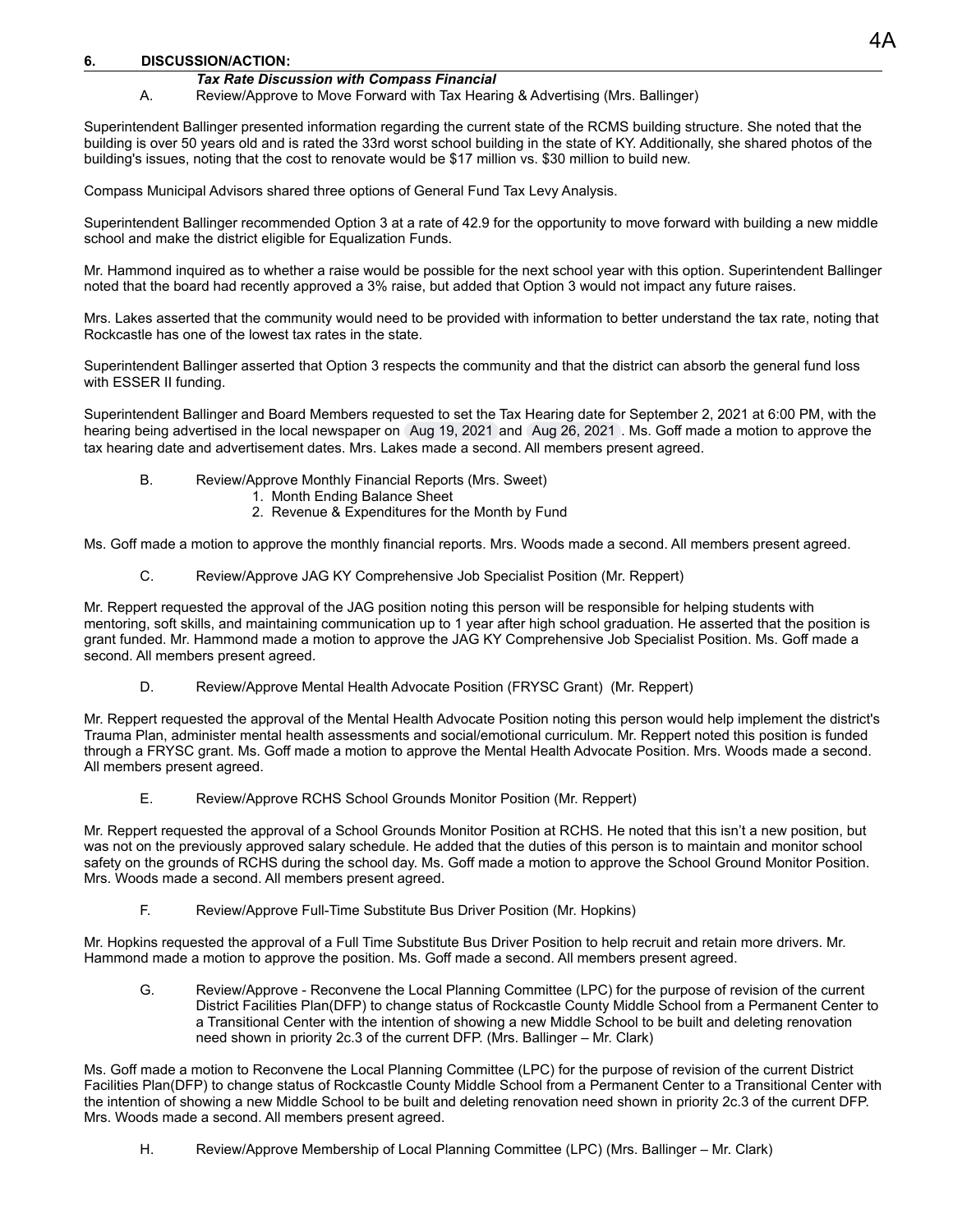Mrs. Lakes made a motion to approve the membership of the Local Planning Committee. Mrs. Woods made a second. All members present agreed.

I. Review/Approve Full-Time Substitute Cook/Baker (Mrs. Saylor)

Mrs. Saylor requested the approval of a Full Time Substitute Cook/Baker. She asserted that this would help recruit and retain at least one back-up employee during long-term absences, quarantines, etc. Mrs. Woods made a motion to approve the Full Time Substitute Cook Position. Ms. Goff made a second. All members present agreed.

*J. Review/Approve Superintendent's Professional Growth Plan (Mrs. Ballinger)*

*Superintendent Ballinger shared her Professional Growth Plan with Board Members. Mrs. Ballinger noted that she has chosen to focus on Human Resource Leadership and Instructional Leadership as part of her plan. Mrs. Lakes made a motion to approve the Superintendent's Professional Growth Plan. Ms. Goff made a second. All members present agreed.*

## **7. DISCUSSION/REVIEW:**

A. Review Superintendent's Personnel Action Report (Mrs. Ballinger)

Superintendent Ballinger shared the Personnel Action Report via Google Drive.

### **8. DEPARTMENT REPORTS**

Department reports were made available via Google Drive.

Transportation - Ken Hopkins

● Bus Driver Vacancies

Special Education/Preschool - Rebecca Hubbard

- **Special Education Teacher Caseloads**
- Upcoming FERPA and ARC Trainings
- Preschool Screenings

Student Services - Marcus Reppert

- Professional Development
- School Safety Trainings
- Telehealth Promotion
- Vaccine Clinics
- Social/Emotional Learning Curriculum

Instruction / Assessment - [Jessica Willis](mailto:jessica.willis@rockcastle.kyschools.us)

- **Project Lift**
- **Benchmark Advance Literacy**
- Elgin Foundation
- SBDM Trainings
- Fall Data Review
- iReady Diagnostics

Finance - Jenny Sweet

- **ESSER II YTD Spending Analysis**
- Recap of COVID related funds received

Food Service - Jamie Saylor

- July Meals Served
- Food Service Vacancies and Hiring Sub Cook/Bakers
- Food Service Professional Development
- P-EBT Update

Technology - Brandon Reynolds

- **Hot Spot Funding**
- New technology
- New Website
- New Instructional Learning Platforms / Tools

Facilities - Trent Clark

- **GESC Update**
- RATC Lighting Upgrades